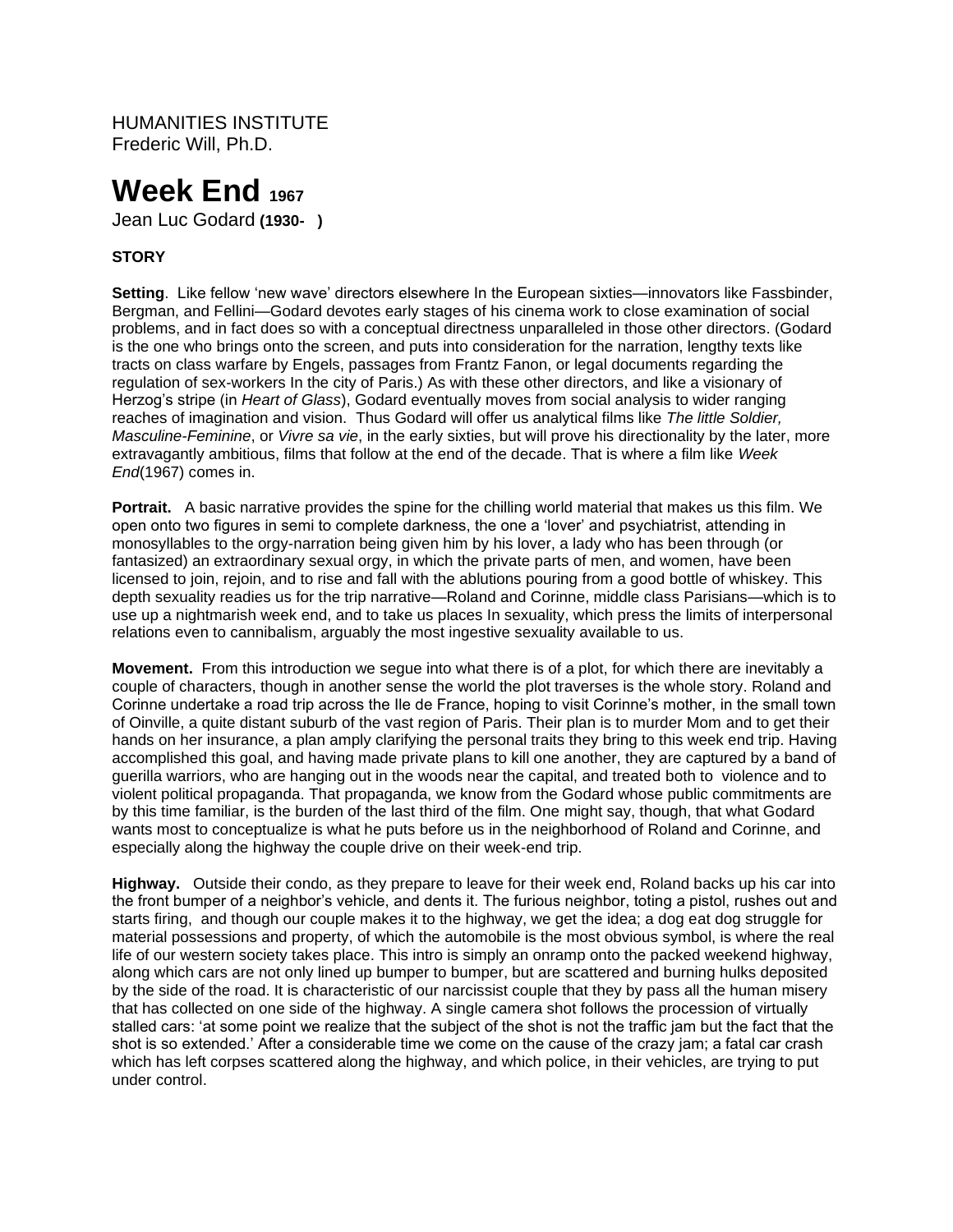**Politics.** To this point Godard remarked that 'politics is a traveling shot,' which can mean that the wreckage of our moment in history is encapsulated by the havoc that lines the highway. More than havoc. Scenes of hilarity and archaic memory are dispersed thickly through the traffic jam: cages transporting jungle animals, cars carrying passengers who are playing ball, one car to another, until the jam becomes so thick that our two protagonists have to abandon their car, and start cross country toward the next stage of their journey. They transect scenes from other movies, meet historical figures, get casually raped, even come upon an impressive pianist, sitting at a grand piano in a barnyard, and adding a Mozart sonata to the improbable mix of fragments of our time. (Even the camera crew, of the film itself, is gathered among the farm animals attending the concert.)

**Propaganda**. The film, quite properly, has no end, and yet the two propaganda inserts, which thicken the 'end' of the crazy journey of Roland and Corinne, leave the most explicit possible evidence of Godard's own views. Two garbage workers, one Maghrebian, one from sub-Saharan Africa, declaim against the corruption and brutality of the West, adding to it an extensive read from the text of Engels on the class struggle. In the future, for Godard as cinematographer, lies a period of ten years during which this director will associate himself with the group Dziga-Vertov, creators of militant political cinema. His rupture with art cinema is complete after *Weekend*.

# **THEMES**

**Cataclysm**. The wreckage scattered over the highway, the total cynicism of the main characters' personal life, the ultimate turn into a savage cannibalism: all these developments connote a fundamental breakdown of the elements of society.

**Sexuality.** From Corinne's initial disclosure about her recent orgy, to casual rapes on the highway, the film treats sexual longing as the battleground of lustful violence.

**Class.** One attractive woman, bereft of her handsome beloved, complains to the truck driver, who is whistling the *Internationale*, that he has killed her lover, simply because the guy is classy—well dressed and handsome. The threat of class warfare hangs over the film.

**Cannibalism.** By the film's end, after Corinne and Roland have been captured by the urban guerillas, and Corinne has sold out to them, she discovers that the meat she is eating is hunks of flesh from her dead husband.

## **CHARACTERS**

**Corinne** is the wife of Roland; together they constitute the married pair that makes its way across the Ile de France to visit Corinne's mother. Corinne is hot for sex, recounts the most Intimate possible details of her love erotics, and ends up with a cooked piece of her husband between her teeth.

**Roland**is Corinne's husband. He is the driver of the car that makes the long week end journey, and he is ultimately the bloodied victim of a guerilla group, that serves him up, cooked, to Corinne.

## CHARACTER ANALYSIS

#### **CORINNE** (Open)

Corinne is the main character, though we see little of her. From the start of the film she is recounting—to a psychoanalyst, her lover—a recent orgy she has either had or imagined. She then heads out onto the highway, to a rendez vous with her mother—whose inheritance she wants to capture. (She has in the meantime assured us of her infidelity, by the calls she makes to her boyfriend.) In the final scene, having sold out to the urban guerillas, she gnaws on a piece of her dead husband.